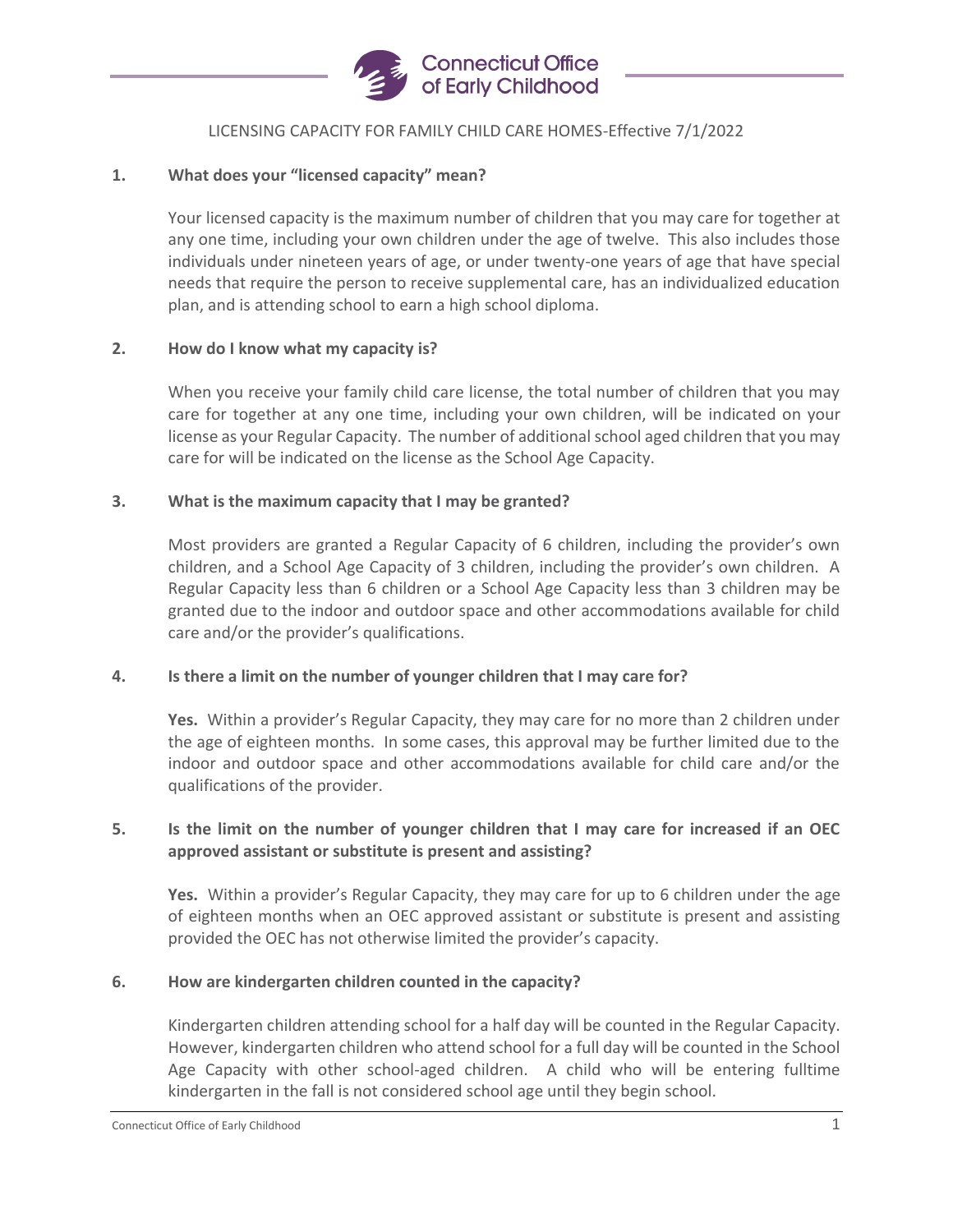

### **7. How are preschool age children who attend a full day preK program counted in capacity?**

Preschool age children will be counted in the Regular Capacity.

# **8. May I care for more children if an OEC approved assistant or substitute is present and assisting?**

**Yes.** When an OEC approved assistant or substitute is present and assisting, 6 children under the age of eighteen months may be in care together at the same time provided the OEC has not otherwise limited the provider's capacity. 3 additional children who are eighteen months or older, including the provider's own children, may also be in care when an OEC approved assistant or substitute is present and assisting, for a total of nine children.

# **9. Can I care for more than nine children if an approved assistant or substitute is present and assisting with the care of the children?**

**No.** You may not care for more than 9 children unless you have more than 3 of your own children in school full time.

### **10. What if the approved staff in my child care is out sick or for some other reason is not present and/or not able to assist with the care of the children?**

If an OEC approved assistant or substitute is not present and assisting, you may only care for the number of children identified on your license as your Regular Capacity and School Age Capacity. It is recommended that a provider who has approved staff in their program have a policy for unexpected staff absences and shall inform the parent(s) of enrolled children of such policies as this may result in an inability to provide care to some children.

### **11. How many children may I care for during the summer?**

During the summer, a provider alone may only care for the number of children identified as your Regular Capacity on your license plus any school aged children of your own. If an OEC approved assistant or substitute is present and assisting, care may be provided to up to 9 children together at one time, including the provider's own children, but may not exceed 9 unless the provider has more than 3 of their own children who attend school full time. In this case, the number of children in excess of 9 would equal the number of school aged children of the provider's that exceed 3.

### **12. During a licensing inspection, what will the OEC staff be looking for?**

The OEC staff will "count heads" of all the children who are present in the family child care home, including children of staff. The OEC staff will verify that you are within your licensed capacity at the time of the inspection. The OEC staff will also review your files regarding the